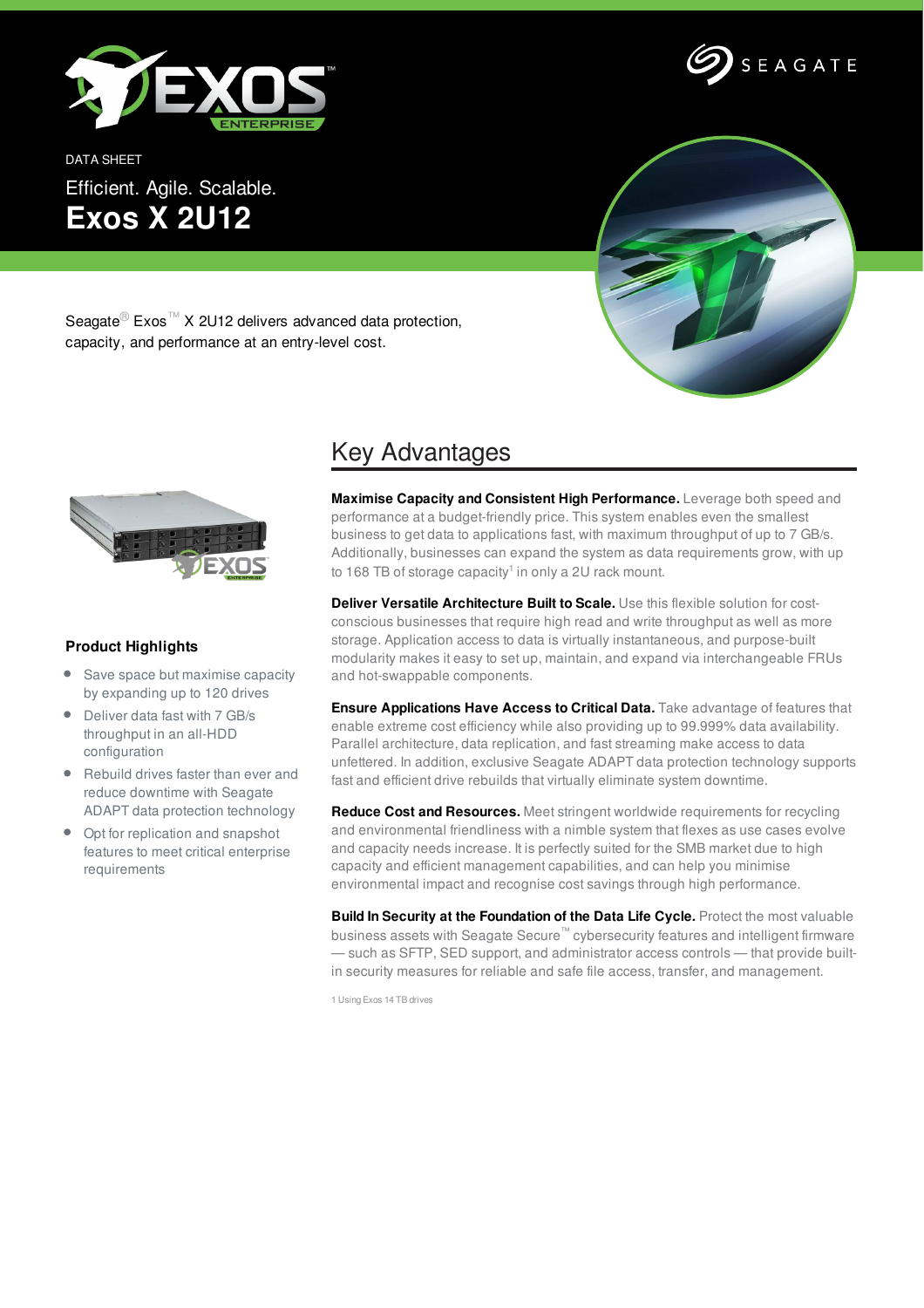



| Specifications                               |                                                                                                                                                                                                                                                                                                     |
|----------------------------------------------|-----------------------------------------------------------------------------------------------------------------------------------------------------------------------------------------------------------------------------------------------------------------------------------------------------|
| 3005 Controller Performance                  | 3.5 GB/s read throughput   3 GB/s write throughput                                                                                                                                                                                                                                                  |
| 4005 Controller Performance                  | 7 GB/s read throughput   5.5 GB/s write throughput                                                                                                                                                                                                                                                  |
| <b>Expansion BODs</b>                        | J1212 (2U12)   Maximum of 3x 2U12 EBODs (3005), 9x 2U12 EBODs (4005)                                                                                                                                                                                                                                |
| <b>Advanced Features</b>                     | Thin provisioning   Snapshots   Asynchronous replication                                                                                                                                                                                                                                            |
| <b>High-Availability Features</b>            | Redundant hot-swap controllers   Redundant hot-swap drives, fans, power   Dual power cords   Hot standby spare  <br>Automatic failover   Multi-path support                                                                                                                                         |
| Device Support                               | <b>NL-SAS HDD</b>                                                                                                                                                                                                                                                                                   |
| Data Protection                              | Seagate ADAPT   RAID levels supported: 0, 1, 3, 5, 6, 10, and 50                                                                                                                                                                                                                                    |
| System Configuration (12, 3.5-in<br>devices) | Up to 12 drives per chassis   168 TB max capacity per chassis (based on 14 TB HDDs)                                                                                                                                                                                                                 |
| Physical                                     | Height: 87.9 mm / 3.46 in   Width: 443 mm / 17.44 in   Depth: 630 mm / 24.8 in   Width w/ear mounts: 483 mm / 19.01 in  <br>Weight: 17 kg / 38 lb   Weight (with drives): 32 kg / 71 lb                                                                                                             |
| <b>Hosts</b>                                 |                                                                                                                                                                                                                                                                                                     |
| <b>External Ports</b>                        | 4 per system (3005), 8 per system (4005)                                                                                                                                                                                                                                                            |
| <b>Fibre Channel Models</b>                  | Host speed: 16 Gb/s, 8 Gb/s Fibre Channel   Interface type: SFP+                                                                                                                                                                                                                                    |
| <b>iSCSI Models</b>                          | Host speed: 10 Gb/s, 1 Gb/s iSCSI   Interface type: SFP+                                                                                                                                                                                                                                            |
| SAS Models (4005 only)                       | Host speed: 12 Gb/s, 6 Gb/s SAS   Interface type: HD Mini-SAS                                                                                                                                                                                                                                       |
| <b>System Configuration</b>                  |                                                                                                                                                                                                                                                                                                     |
| <b>System Memory</b>                         | 16 GB per system                                                                                                                                                                                                                                                                                    |
| Volumes per System                           | 1,024                                                                                                                                                                                                                                                                                               |
| Cache                                        | Mirrored cache: Yes   Super-capacitor cache backup: Yes   Cache backup to flash: Yes - non-volatile                                                                                                                                                                                                 |
| Management                                   |                                                                                                                                                                                                                                                                                                     |
| Interface Types                              | 10/100/1000 Ethernet, Mini USB                                                                                                                                                                                                                                                                      |
| Protocols Supported                          | SNMP, SSL, SSH, SMTP, HTTP(S)                                                                                                                                                                                                                                                                       |
| <b>Management Consoles</b>                   | Web GUI, CLI                                                                                                                                                                                                                                                                                        |
| Management Software                          | Seagate Systems storage management console   Remote diagnostics   Non-disruptive updates   Volume expansion                                                                                                                                                                                         |
| Power Requirements - AC Input                |                                                                                                                                                                                                                                                                                                     |
| Input Power Requirements                     | 100V-240V AC 60 Hz/50 Hz                                                                                                                                                                                                                                                                            |
| Max Power Output per PSU                     | 580W                                                                                                                                                                                                                                                                                                |
| Environmental/Temperature Ranges             |                                                                                                                                                                                                                                                                                                     |
| Operating/Non-operating Temperature          | ASHRAE A2, 5°C to 35°C (41°F to 95°F), derate 1°C/300m above 900m, 20°C/hr max rate of change /<br>-40°C to 70°C (-40°F to 158°F)                                                                                                                                                                   |
| Operating/Non-operating Humidity             | $-12^{\circ}$ C DP and 10% RH to 21 °C DP and 80% RH, max DP 21 °C / 5% to 100% non-condensing                                                                                                                                                                                                      |
| Operating/Non-operating Shock                | 5 Gs, 10ms, half sine pulses/15 Gs, 10ms, half sine pulses                                                                                                                                                                                                                                          |
| Operating/Non-operating Vibration            | 0.21 Gs rms 5 Hz to 500 Hz random / 1.04 Gs rms 2 Hz to 200 Hz random                                                                                                                                                                                                                               |
| Standards/Approvals                          |                                                                                                                                                                                                                                                                                                     |
| <b>Safety Certifications</b>                 | UL 60950-1 (United States)   CAN/CSA-C22.2 No.60950-1-07 (Canada)   EN 60950-1 (European Union)   IEC 60950-1<br>(International)   CCC (China PRC – CCC Power Supplies)   BIS (India – BIS Power Supplies)                                                                                          |
| Ecodesign                                    | Commission Regulation (EU) 2019/424 (Directive 2009/125/EC)                                                                                                                                                                                                                                         |
| Emissions (EMC)                              | FCC CFR 47 Part 15 Subpart B Class A (United States)   ICES/NMB-003 Class A (Canada)   EN 55032 Class A, EN 55024,<br>EN 61000-3-2, EN 61000-3-3 (Europe)   AS/NZS CISPR 32 Class A (Australia/New Zealand)   VCCI Class A (Japan)   KN 32<br>Class A/KN 35 (S. Korea)   CNS 13438 Class A (Taiwan) |
| Harmonics                                    | EN 61000-3-2 (EU)                                                                                                                                                                                                                                                                                   |
| Flicker                                      | EN 61000-3-3 (EU)                                                                                                                                                                                                                                                                                   |
| Immunity                                     | EN 55024 (EU)   KN 24/KN 35 (S. Korea)                                                                                                                                                                                                                                                              |
| <b>Environmental Standards</b>               | The RoHS Directive (2011/65/EU)   The WEEE Directive (2012/19/EU)   The REACH Directive (EC/1907/2006)   The<br>Batteries Directive (2006/66/EC)                                                                                                                                                    |
| Standard Marks/Approvals                     | Australia/New Zealand (RCM), Canada (cUL/ICES/NMB-003 Class A), China (CCC - PSU only), European Union (CE),<br>Japan (VCCI), South Korea (KC), Taiwan (BSMI), United States (FCC/UL)                                                                                                               |